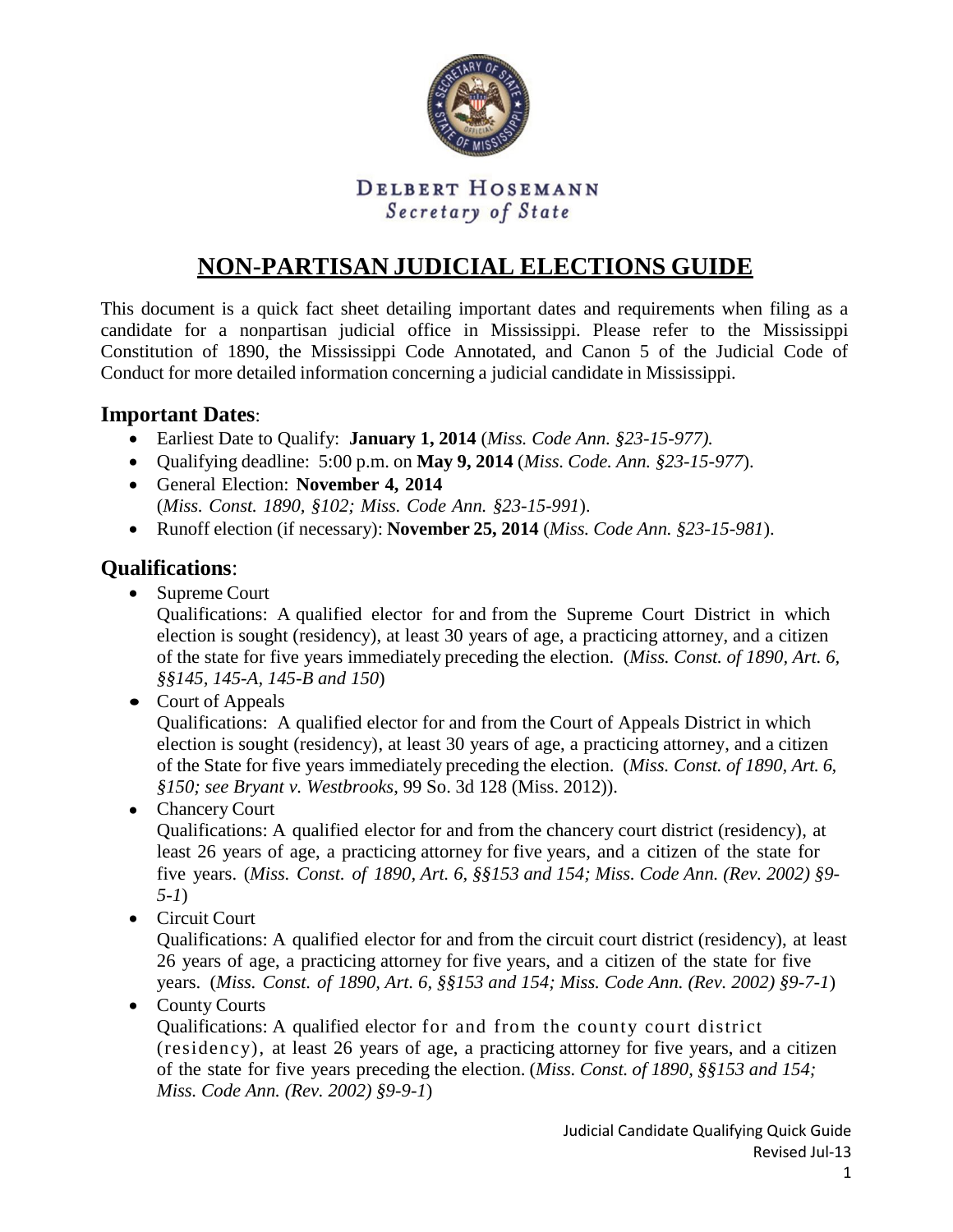# **Qualifying Procedure**

- The deadline to qualify as a judicial candidate in the 2014 nonpartisan judicial election is **5:00 p.m. on May 9, 2014**. (*Miss. Code Ann. §23-15-977*)
- Judicial candidates must:
	- 1. Complete a Qualifying Statement of Intent for a Judicial Candidate;
	- 2. Sign the pledge under oath and under penalty of perjury as prescribed in Miss. Code Ann. § 23-15-977.1; and
	- 3. Pay the appropriate qualifying fee (*Miss. Code Ann. §23-15-977*)
		- f Supreme Court: \$200.
		- f Court of Appeals: \$200.
		- ƒ Chancery and Circuit Courts: \$100
		- ƒ County Courts: \$15
		- See *Miss. Code Ann. §§23-15-977* & *977.1*
- Candidates for Supreme Court judge, Court of Appeals judge, circuit court judge and chancellor shall file their intent to be a candidate, pledge and filing fee with the State Board of Election Commissioners. (*Miss. Code Ann. §23-15-977*)
	- o The qualifying forms are to be submitted to the Secretary of State and the check for the qualifying fee shall be made payable to the State Board of Election Commissioners.
- Candidates for county court judge shall file their intent to be a candidate, pledge and filing fee with the circuit clerk of the proper county. (*Miss. Code Ann. §23-15-977*)
	- o The check for the qualifying fee shall be made payable to the circuit clerk of the proper county, and notice must be provided to the county election commission within 2 days thereafter.
- Forms for a Qualifying Statement of Intent for a Judicial Candidate and Affidavit of Judicial Candidate are available on the Secretary of State's website [\(www.sos.ms.gov\)](http://www.sos.ms.gov/) in the Candidates and Lobbyist Center under the Elections Division.

# **Campaign Finance**

- A judicial office is a nonpartisan office and a candidate for election thereto is prohibited from campaigning or qualifying for such an office based on party affiliation. (*Miss. Code Ann. §23-15-976*)
- Political parties and any committee or political committee affiliated with a political party shall not engage in fund-raising on behalf of a candidate or officeholder of a nonpartisan judicial office. (*Miss. Code Ann. §23-15-976*)
- A political party or any committee or political committee affiliated with a political party may not publicly endorse any candidate for nonpartisan judicial office. (*Miss. Code Ann. §23-15-976*)
- No candidate or candidate's political committee for nonpartisan judicial office shall accept a contribution from a political party or any committee or political committee affiliated with a political party. (*Miss. Code Ann. §23-15-976*)
- Limitations on contributions (*Miss. Code Ann. §23-15-1021*):
	- o Judge of a county, circuit or chancery court \$2,500
	- o Court of Appeals or Justice of the Supreme Court \$5,000
- A judicial candidate shall not personally solicit or accept campaign contributions or personally solicit publicly stated support. However, a judicial candidate may establish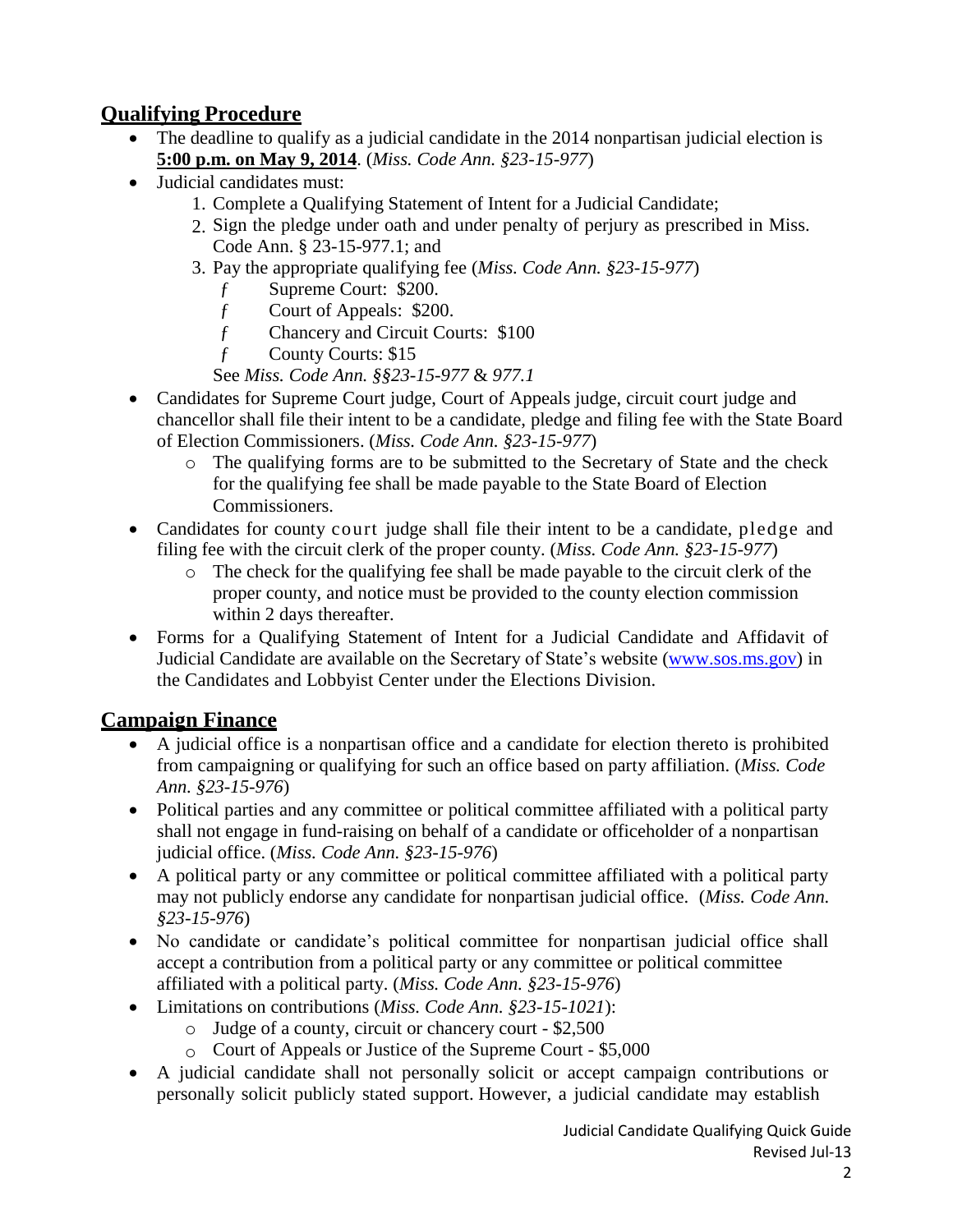committees of responsible persons to conduct campaigns for the candidate through media advertisements, brochures, mailings, candidate forums and other means not prohibited by law. (*Canon 5C(2)*)

- o Such committees may solicit and accept reasonable campaign contributions, manage the expenditure of funds for the candidate's campaign and obtain public statements of support for the candidacy. (*Canon 5C(2)*)
- o Such committees are not prohibited from soliciting and accepting reasonable campaign contributions and public support from lawyers. (*Canon 5C(2)*)
- o A candidate's committees shall not solicit or accept contributions and public support for the candidate's campaign earlier than 60 days before the qualifying deadline or later than 120 days after the last election in which the candidate participates during the election year. (*Canon 5C(2)*)
- A candidate shall not use or permit the use of campaign contributions for the private benefit of the candidate or others. (*Canon 5C(2)*)

## **Creating a Campaign Committee**

- Each political committee shall file a Statement of Organization no later than ten (10) days after receipt of contributions aggregating in excess of Two Hundred Dollars (\$200.00), or no later than ten (10) days after having made expenditures aggregating in excess of Two Hundred Dollars (\$200.00). (*Miss. Code Ann. §23-15-803*)
- Upon creating a political committee, the committee must file the appropriate campaign finance reports until termination of said committee. (*Miss. Code Ann. §23-15-805*)
- Forms for creating a political committee (Statement of Organization) are available on the Secretary of State's website [\(www.sos.ms.gov\)](http://www.sos.ms.gov/). To access the forms please select the Elections Division tab, Candidates and Lobbyist Center, and the link is under the Campaign Finance Disclosure Reporting Forms section.

# **Campaign Finance Filing**

- Fundraising by political parties, committees or political committees associated with a party cannot take place on behalf of judicial candidates.
- Each candidate or political committee shall file reports of contributions and disbursements in accordance with the provisions of Miss. Code Ann. §23-15-807.
- In the 2014 election, nonpartisan judicial candidates and judicial candidate committees must file campaign finance reports on the following deadlines (*Miss. Code Ann. §23-15- 807(b)(1) and (c)*):

**May 9, 2014** – Periodic report (January 1, 2014 – April 30, 2014) **June 10, 2014** – Periodic report (May 1, 2014 – May 31, 2014) **July 10, 2014** – Periodic report (June 1, 2014 – June 30, 2014) **October 10, 2014** – Periodic Report (July 1, 2014 – September 30, 2014) **October 28, 2014** – Pre-Election Report (October 1, 2014 – October 25, 2014) **November 18, 2014** – Pre-Runoff Report (October 26, 2014–November 15, 2014) **January 9, 2015** – Periodic Report (October 1, 2014 – December 31, 2014)

All candidates or political committees required to report may terminate its obligation to report only upon submitting a final report that it will no longer receive any contributions, make any disbursements and that such candidate or committee has no outstanding debts or obligations. The candidate, treasurer or chief executive officer shall sign each such report.